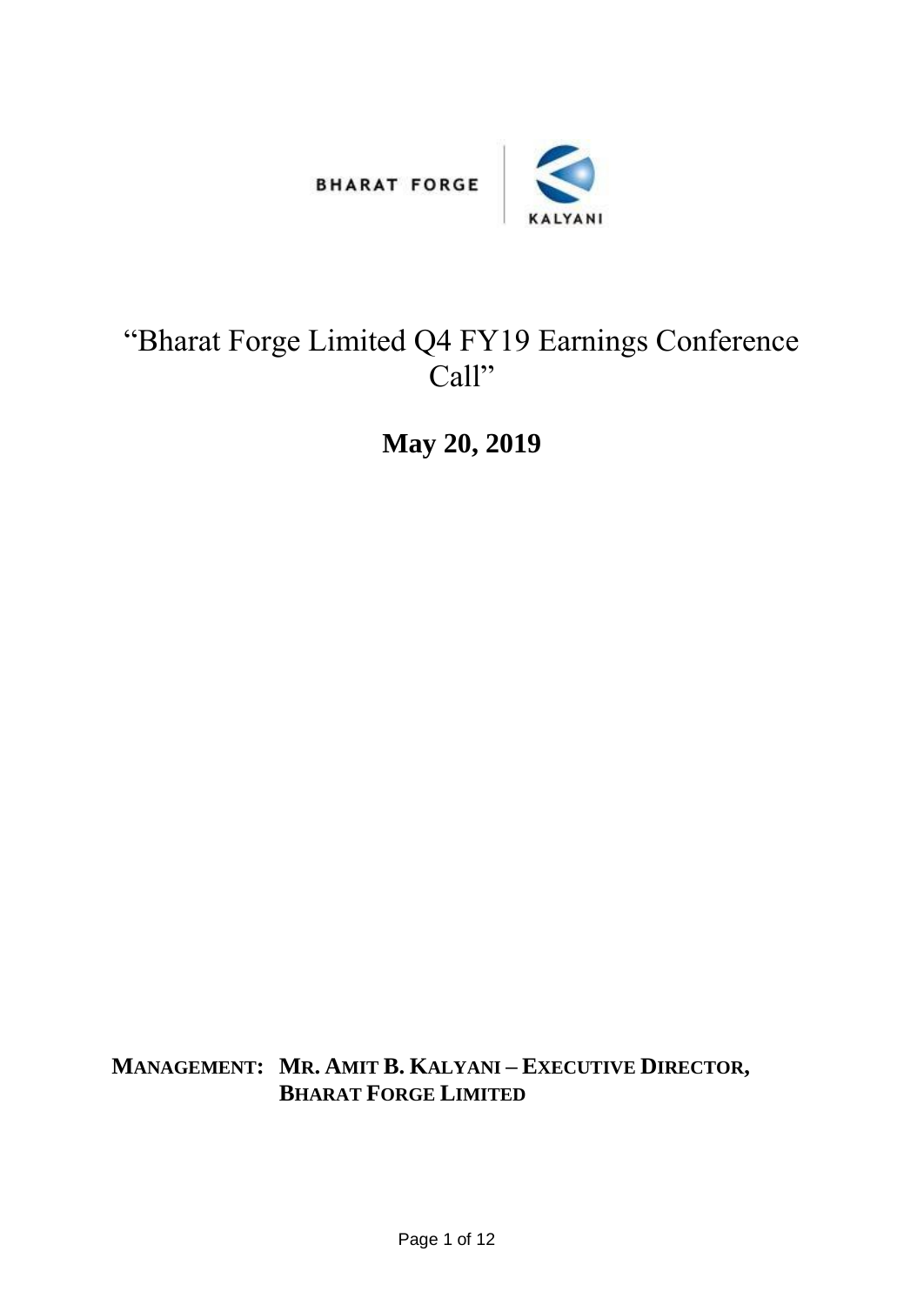**Moderator:** Good day, Ladies and Gentlemen and welcome to the Bharat Forge Q4 FY19 Earnings Conference Call. As a reminder, all participant lines will be in the listen-only mode and there will be an opportunity for you to ask questions after the presentation concludes. Should you need assistance during the conference, please signal an operator by pressing '\*' and then '0' on your touchtone phone. Please note that this conference is being recorded. I now hand the conference over to Mr. Amit Kalyani. Thank you and over to you, sir.

**Amit Kalyani**: Good afternoon, ladies and gentlemen and thank you for joining our Analyst Call post our Q4 and Annual Results. I have with me members of our Investor Relations, finance and strategic business unit head as well and I will be shortly joined by several other members of our management. As it's a normal practice, I will quickly take you through some of the highlights and the numbers both qualitative and quantitative and then open up for Q&A. So, for Q4 we had a shipment tonnage of about 62,690 tons which was about 3% less than last year and slightly lower than Q3. This was impacted by the slowdown in CVs which took place suddenly during the last two months of the year.

> Total revenues were 1,668 crores which is about 1% less than last quarter and about 13% higher than last year. EBITDA was almost the same as last quarter and about 11% higher than last year. PBT before exchange gain or loss was 421 crores which was about 2% less than last quarter and about 13% higher than last year. For the full year the shipment tonnage was 265,952 tons which is about 10% higher than last year. Domestic revenue was about 20% higher than last year, export is about 25% higher than last year, domestic revenue was about 2,794 crores, exports was about 3,725 crores, total revenue was about 22.5% higher than last year at 6,520 crores, EBITDA was 1,876 crores which is 19% higher than last year and the PBT was almost 1,593 crores with a PAT of 1071 crores about a 51% growth over last year.

> Some of the highlights of the quarter of the business in Q4 was driven primarily by strong demand across most sectors in the export market while the domestic sales was adversely impacted by sudden deceleration in the Indian automotive market which created huge inventory across the entire value chain. Part of this is linked to pre-election sentiment part of it is due the NBFC financial tightness and many other factors. EBITDA margin continue to remain stable within the guided range in spite of inflationary cost pressures and raw materials and energy. For the full year the company recorded it's highest ever revenue, EBITDA and PAT. In addition, the revenue recorded in many segments also are at the highest levels ever. We crossed half a billion in exports for the first time. We continue to maintain a strong balance sheet and improve our return ratios from 2018 levels. We are still being quite cautious on use of free cash. We are investing in capacities where needed and, in some places, strategically both in forging and machining and our ROC has improved net of cash to about 24.7%. In spite of the CAPEX at Nellore and Baramati we continue to remain net debt free on a long-term basis and improve our return ratios. We have had order wins of over 50 million in this fiscal and we are quite hopeful that coupled with the wins we have had last year which will start ramping up from 2019-20 we should start seeing significant growth once the softness in the domestic market and slight softness in the US pass-car sector is over.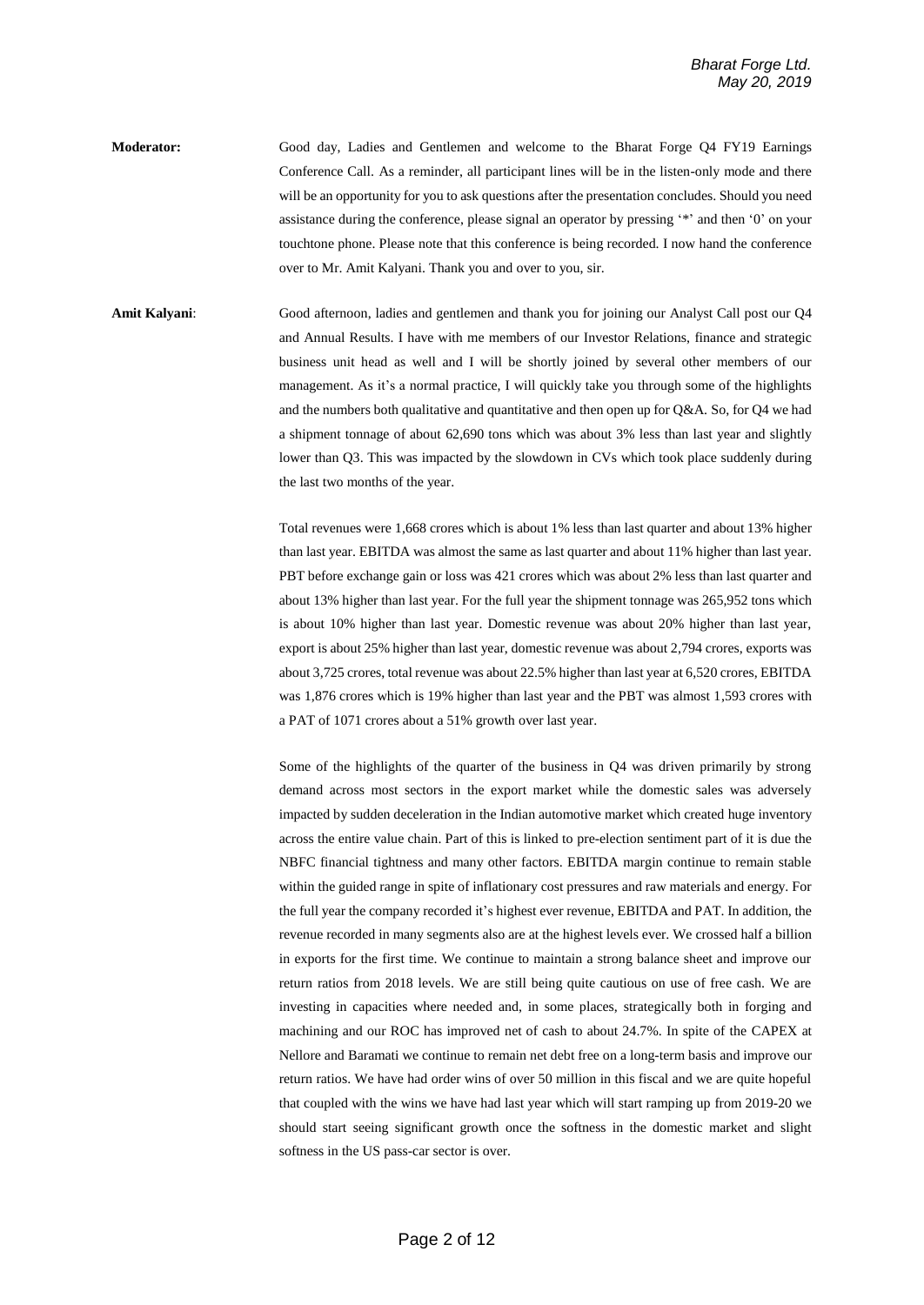|                     | In terms of our long-term debt equity ratio on a net basis we have almost no debts. In our overseas<br>manufacturing, we saw fairly decent growth, we saw a growth of about close to 20% on revenue<br>about 21% on EBITDA and almost doubling of the PBT. On the console balance sheet, the long-<br>term debt is about 1,935 crores and our total cash is 1,835 so we have less than 100 crores of<br>debt. Long term debt equity net of cash is 0.02. We have a CAPEX program of 850 crores spread<br>out over last year and this year which will encompass the Nellore facility, the Baramati forging<br>facilities and machining facilities. This will result in significant headroom for growth in the next<br>two, three years and we expect the CAPEX intensity to drop very significantly as we will cut<br>down on all significant CAPEXs and only focus on sweating our assets. |
|---------------------|--------------------------------------------------------------------------------------------------------------------------------------------------------------------------------------------------------------------------------------------------------------------------------------------------------------------------------------------------------------------------------------------------------------------------------------------------------------------------------------------------------------------------------------------------------------------------------------------------------------------------------------------------------------------------------------------------------------------------------------------------------------------------------------------------------------------------------------------------------------------------------------------|
|                     | I think that is very all I had to say in terms of our introduction and we are happy to take your<br>questions now.                                                                                                                                                                                                                                                                                                                                                                                                                                                                                                                                                                                                                                                                                                                                                                         |
| Moderator:          | Thank you very much. We will now begin the question and answer session. The first question is<br>from the line of Kapil Singh from Nomura. Please go ahead.                                                                                                                                                                                                                                                                                                                                                                                                                                                                                                                                                                                                                                                                                                                                |
| <b>Kapil Singh:</b> | Firstly, I wanted to check regarding the new order wins, could you give some color how much<br>of this is coming from a new segment in industrial and PVs out of the 50 million that we have<br>reported?                                                                                                                                                                                                                                                                                                                                                                                                                                                                                                                                                                                                                                                                                  |
| Amit Kalyani:       | About between 60% will be from that sector.                                                                                                                                                                                                                                                                                                                                                                                                                                                                                                                                                                                                                                                                                                                                                                                                                                                |
| <b>Kapil Singh:</b> | And normally it takes how much time for it to fully ramp up?                                                                                                                                                                                                                                                                                                                                                                                                                                                                                                                                                                                                                                                                                                                                                                                                                               |
| Amit Kalyani:       | With existing products and existing customer similar product can take anywhere between<br>roughly two quarters.                                                                                                                                                                                                                                                                                                                                                                                                                                                                                                                                                                                                                                                                                                                                                                            |
| <b>Kapil Singh:</b> | And the orders wins that we had last year out of that how much is already reflecting in FY19?                                                                                                                                                                                                                                                                                                                                                                                                                                                                                                                                                                                                                                                                                                                                                                                              |
| Amit Kalyani:       | Less than $20\%$ .                                                                                                                                                                                                                                                                                                                                                                                                                                                                                                                                                                                                                                                                                                                                                                                                                                                                         |
| <b>Kapil Singh:</b> | Secondly just wanted to check on cash flow we see that while long term debt has come down<br>the reported net debt has seen some increase, so could you help us understand what is happening<br>there and also how much CAPEX we did.                                                                                                                                                                                                                                                                                                                                                                                                                                                                                                                                                                                                                                                      |
| Amit Kalyani:       | Because exports have gone up substantially so working capital related to that has gone up.                                                                                                                                                                                                                                                                                                                                                                                                                                                                                                                                                                                                                                                                                                                                                                                                 |
| <b>Kapil Singh:</b> | And how much is the CAPEX we did this year and how much is planned for next year?                                                                                                                                                                                                                                                                                                                                                                                                                                                                                                                                                                                                                                                                                                                                                                                                          |
| Amit Kalyani:       | That 850 crores will be spread out over last year and this year for project CAPEX and then you<br>have about 400 crores of maintenance CAPEX which is last year and this year combined.                                                                                                                                                                                                                                                                                                                                                                                                                                                                                                                                                                                                                                                                                                    |
| <b>Kapil Singh:</b> | Lastly sir if I may just check there were some news reports coming in that army is also facing<br>shortage or quality issues as far as ammunition is concerned, so are these some of the areas that<br>Bharat Forge would look at or is there capability and interest?                                                                                                                                                                                                                                                                                                                                                                                                                                                                                                                                                                                                                     |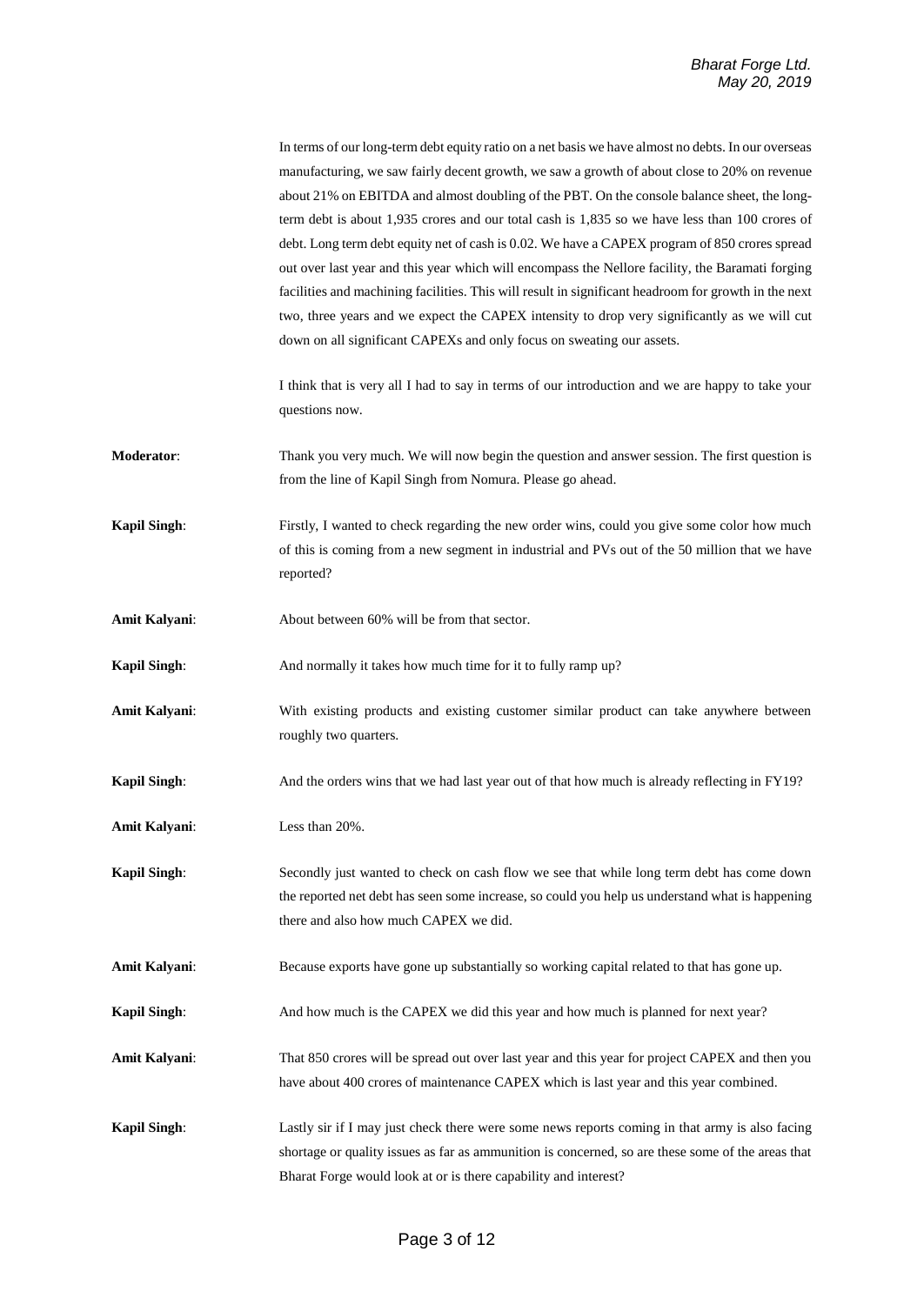- **Amit Kalyani:** I do not want to comment on anything about the army, but I will say that we have a strategic focus on defense especially on the artillery and land system side which includes both the weapons as well as the consumable for those weapons.
- **Kapil Singh:** So, ammunition is included in that?
- **Amit Kalyani**: Yes absolutely ammunition is a consumable.
- **Moderator:** The next question is from the line of Hitesh Goel from Kotak Securities. Please go ahead.
- **Hitesh Goel**: Sir, can you give us some sense on the oil and gas revenues in this quarter and for full year FY19 and how it is done on a YoY basis and what is the outlook for the same for the next year?
- **Amit Kalyani**: We are going to stop getting into so much detail of every segment because it gets misused and it can be quite detrimental to our business especially with so much scrutiny going on in the end markets. We have had a stable revenue from these segments. There is some destocking taking place because of inventories being built up in the consuming markets, but we have a strategy by which we will maintain our business and grow it over the next two years with the new business wins and new customers that we are developing in that segments, but this year was the highest ever revenue from oil and gas that we have had, but I am going to leave it at that.
- **Hitesh Goel:** And sir any outlook on the classic truck side how are you looking in for next year?
- Amit Kalyani: So, this year is expected to be about 330,000 so plus minus 5%.
- **Moderator**: The next question is from the line of Ameen Pirani from Deutsche Bank**.** Please go ahead.
- **Ameen Pirani**: My question was on the India commercial vehicle revenue in this quarter it looks like the decline on a YoY basis was much more than the production decline in commercial vehicles, so was there a capacity issue?
- **Amit Kalyani**: Yeah we had a capacity constraint.
- **Ameen Pirani:** And is there any impact happening because of the axle load which is leading to lower tonnage vehicles doing better is that something that could be a reason?
- **Amit Kalyani**: That has a minor impact, but more than that the front axle beam business has come down because of that because we had vehicles with three front axle beams, two front axle beams now the maximum is two front axle beams and that too lower share of business, but what is happening now is as you see the preparation for BS-6 the engines, the drivelines everything are getting stronger and more powerful and significantly more qualitatively stringent. So, that is where we expect to see positive traction going forward.
- **Ameen Pirani**: So, in FY20 is it fair to expect that your revenue growth in this category should be higher than the production growth whatever that number?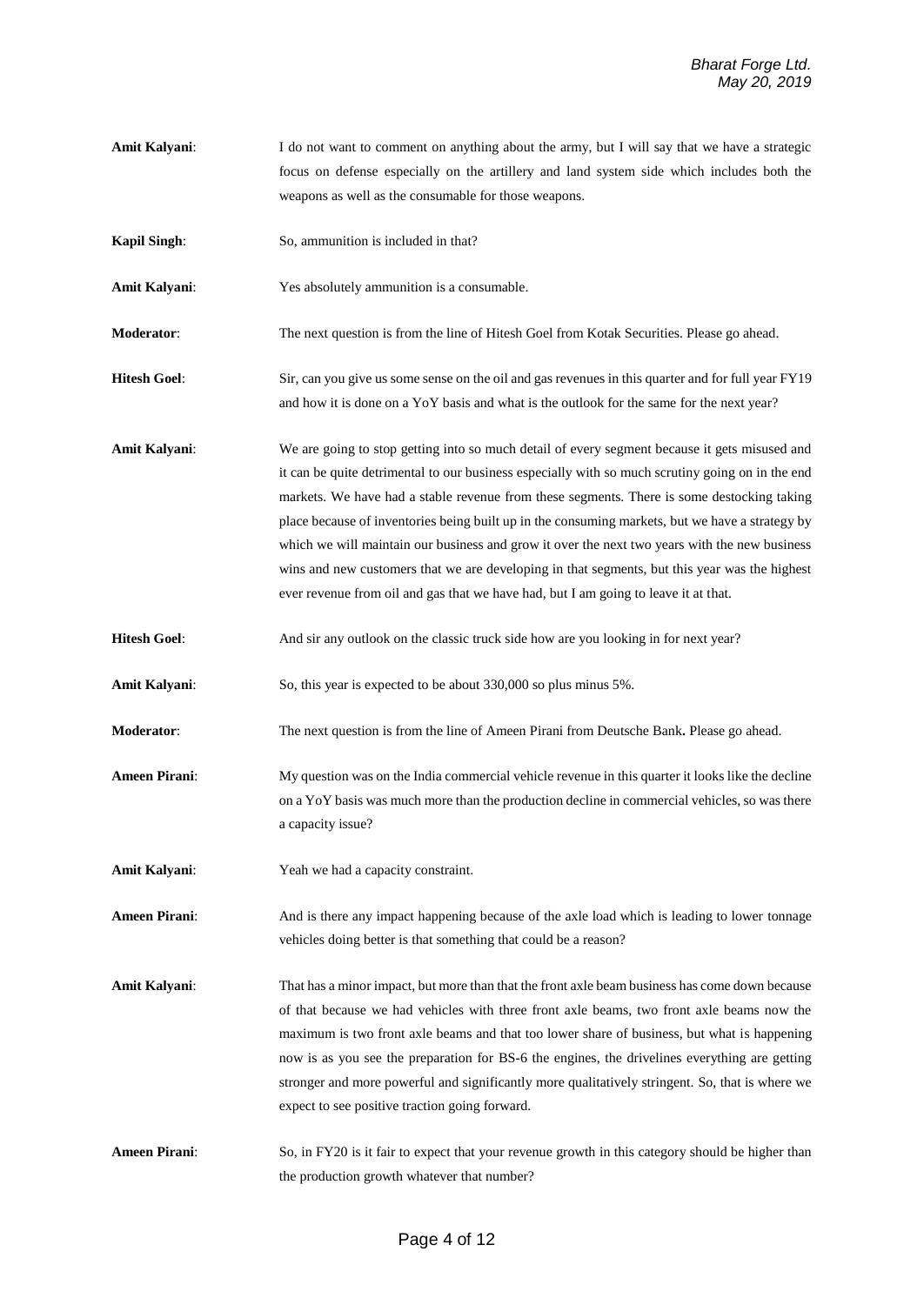- **Amit Kalyani**: Yes absolutely.
- **Ameen Pirani**: Secondly on Nellore, can you give us some idea, is this \$50 million part of the aluminum work that you are going to do from there, what are the kind of products that you are looking at?
- **Amit Kalyani**: No we have not included any of the aluminum business in this because that is a different business that is center for light weight technology that will have its own baskets. This is for the existing Bharat Forge forging and machining business.
- **Ameen Pirani:** Any color you can give us to what products, what kinds of segments you will be targeting like passenger vehicles?
- **Amit Kalyani**: We will be targeting complex high value and highly value-added components largely chassis components.
- **Moderator**: The next question is from the line of Ronak Sarda from Systematix Group. Please go ahead.
- **Ronak Sarda:** Sir quickly I mean if I just look at your last three years order wins it has been pretty impressive you know it is almost in the \$250 million range spread over FY17, 18, 19 so how much of this would start contributing or has already contributed till FY19?
- **Amit Kalyani**: I would say that in two years most of our revenues are typically ramped up unless it is pass-car program which has a longer gestation period especially if we are getting on to a new platform.
- **Ronak Sarda:** Secondly, I mean if I look at your realization it has continued to improve despite again related to the defense business which begin last year?
- **Amit Kalyani:** So, it is a combination of factors you know we continue to move up the value chain in all our businesses, we continue to differentiate on the technology front and also focus on doing things which are first of its kind and that is what allows us to improve our realization. So, one part of it is in the defense business, but there are many other areas where we have done the same thing.
- **Ronak Sarda:** So, sir related question to this should we now stop harping much on the tonnage?

**Amit Kalyani**: Because we are getting into certain products where the realization per ton is astronomically different than what it is for the typical products. So, I think tonnage is not a correct moniker anymore and I think it is also our fault partially that we have not created a better structure to monitor this and I think in the next three, four months we are going to come up with structure that would help you guys be able to analyze this better.

**Ronak Sarda**: Sir last question is on classic truck I mean if I just look at the total order backlog retail calculations and the production, do you think Bharat Forge revenue would see a significant decline in FY21 or the production would not be that weak for US trucks due to higher backlog I mean assuming the 15,000 - 20,000 range of new orders remains?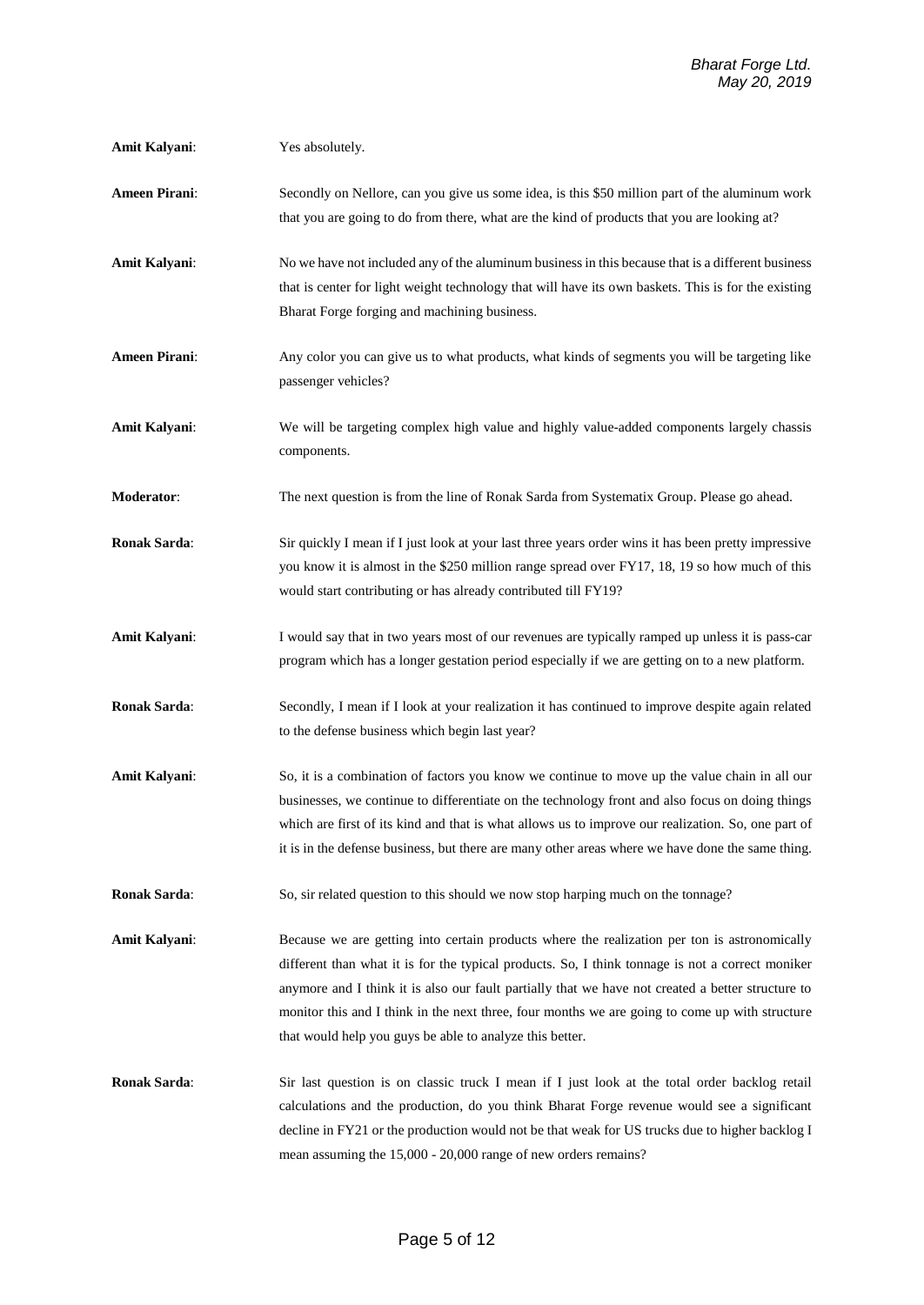- **Amit Kalyani:** It is very difficult to project going forward that long in a market which is in such a volatile state, but maybe I will allow Subodh to say something.
- **Subodh Tandale:** One comment that we have is the overall market comes down obviously there will be impact on what we produce and sell and currently the reason the market is at a lower order level as well because as we went into January almost 80% of the production slots were already sold out for this year. Now assuming that this trend continues, next year would be slightly lower is the expectation, but what we are trying to do is to figure out ways and means of mitigating the potential drop. So, we are working on mitigation action rather than worrying about what happens to the market.

**Moderator**: The next question is from the line of Pramod Amte from CGS-CIMB. Please go ahead.

**Pramod Amte:** Two questions one if I look at your full year I mean CV growth it is hardly around 6% versus the industry growth of almost around 20% plus since we do not have the steel price realization if I look at on a like-to-like basis it looks like you have lost a substantial market share, would you clarify is that true how much is the extent and what are the actions you are taking to recover the same?

- **Amit Kalyani**: So, there was a time when we did not have capacity and we have long term orders from our global customers which we have to supply. So, we had to curtail our production for domestic markets, but again as I mentioned we have already invested in a new press line which will come on stream in the next two and half, three months and that will give us additional, more than adequate capacity to cater to the entire market and we will regain this market share. So, part of that market share was loss to even imports because there was no one who could supply in a very short period of time and some of it is to local manufactures, but they are largely on the beam side selectively we choose to allow some of the beam business to go and we maintain all of the crank business.
- **Pramod Amte:** And second one with regard to your electric vehicle investments how much has been the outlay for FY19 as a year and what are you planning to invest over next two years period in this space and second one is following any latest update on these ventures what type of work you have taken up there and what scope you see there playing out for Bharat Forge?
- **Amit Kalyani:** Yeah I think the total investment we have made so far is £10 million in Tevva and about 30 crores in Tork. We may have to put in may be somewhere in the region of between £3 million and £5 million in Tevva going forward, but I do not think we need to do anything more than that. We are also looking at some other opportunities in the component space for electronics and embedded systems so that is also something we are working on, but to explain what all we are doing on electric vehicles over a concall like this is going to be impossible. Possibly we can have a analyst day or something and be able to explain it at that point in time.

**Moderator:** The next question is from Sonal Gupta from UBS Securities. Please go ahead.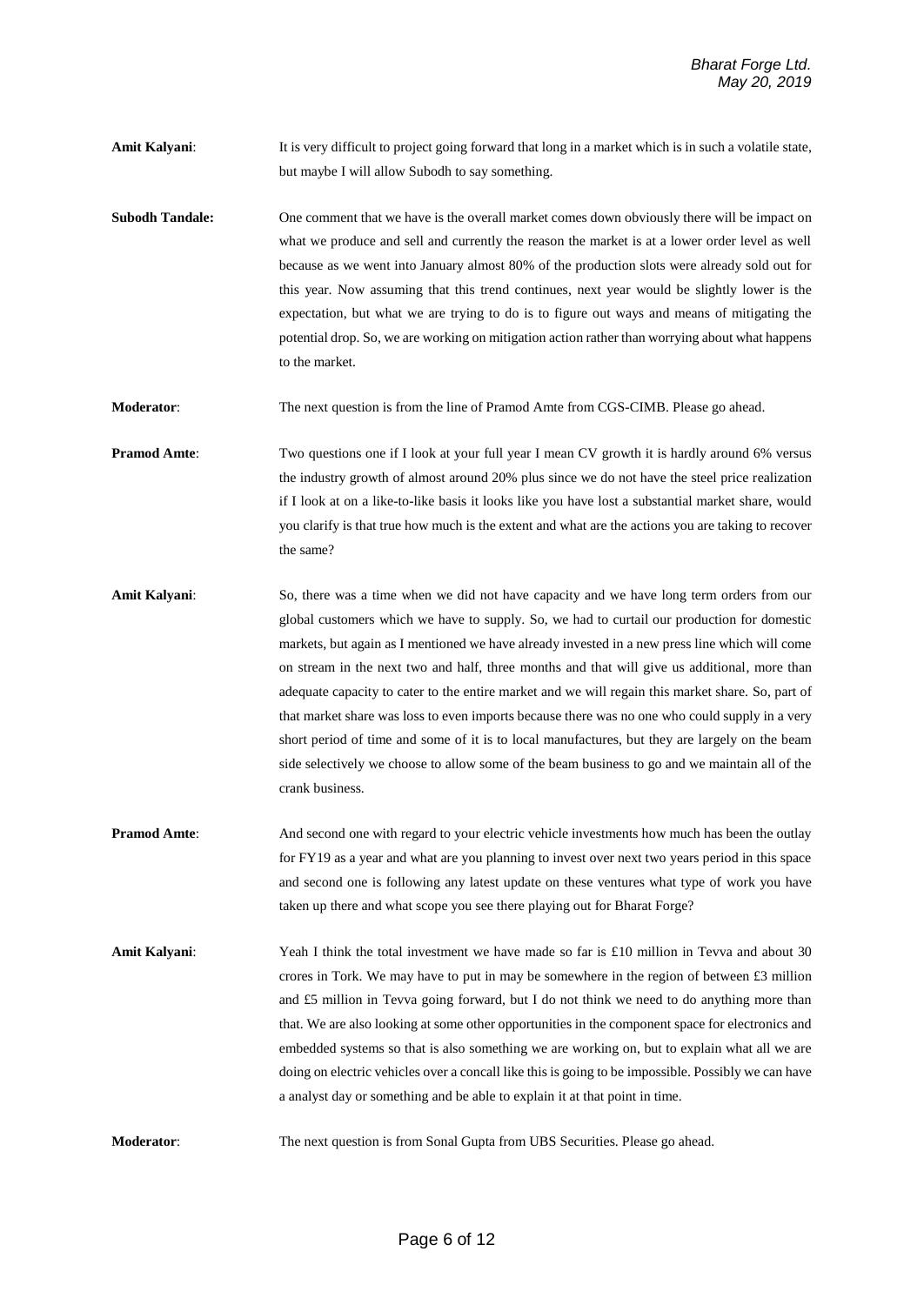- **Sonal Gupta:** Just continuing with some of the existing questions I mean on the order win you had around 800 crores of orders wins in FY17 and when you give these numbers these are maximum annual products revenue, so would you say that of the FY17 most of it has come here or what?
- Amit Kalyani: No, I would say of the FY17 were at less than 40% because one of those large programs was a pass-car program which will only fully ramp up in 2021.
- **Sonal Gupta:** I mean ideally then we should expect that most of these orders are spread over like three, four years of ramp up?
- **Amit Kalyani**: No, the pass-car order as I mentioned earlier has a longer lead time because it was a completely new platform which the end customer was building and they had a postponement or a delay in their program by over a year.
- **Sonal Gupta**: So, just in terms of could you share some light on BS-VI what sort of I mean you are adding I understand from the capacity side you will add one more press line which will help you overcome the capacity constraint, but from a BS-VI standpoint I mean what sort of value growth or content growth do we expect with BS-VI coming in?
- **Amit Kalyani**: On the existing components we expect that there will be a slight increase in value, but if we look at the opportunities coming from the drive lines and the axle that could be another anywhere between Rs. 8,000 to Rs. 10,000 of added value per vehicle on the commercial vehicle side but that will take time. I think most of the Indian commercial vehicle companies are first focusing on engine and emission and then going to look at drive line and transmission in the second phase.
- **Sonal Gupta:** Are you saying that I mean this would be by the time the OBD-II comes in by FY23, 24?
- **Amit Kalyani**: The OBD-II has nothing to do with this that is only an onboard diagnostic tool. This is mainly because anywhere else in the world whether it is Europe or whether it is US the transition from Euro 4 to Euro 6 has been a 6 to 8-year journey because it is been one step wise and second step. Here we are going from zero to the second step in one shot so it is very complicated. So, even for the companies who are ready in bits and pieces to integrate the solution to really test it, validate it they have not had enough time.
- **Sonal Gupta**: And just lastly to clarify on the shale business I mean just in terms of your commentary also which has been published at I mean some of the bottlenecks in whatever US market on the Shale seem to be impacting the production activity, so do you expect some slowdown in FY20 on the shale side or from your perspective or it will not?
- **Amit Kalyani**: We see a small slowdown in demand because of largely the inventory correction, but as I mentioned earlier, we are working on some alternatives hopefully in the second half we should start seeing the results of that.
- **Moderator**: The next question is from the line of Pratik Rangnekar from Credit Suisse. Please go ahead.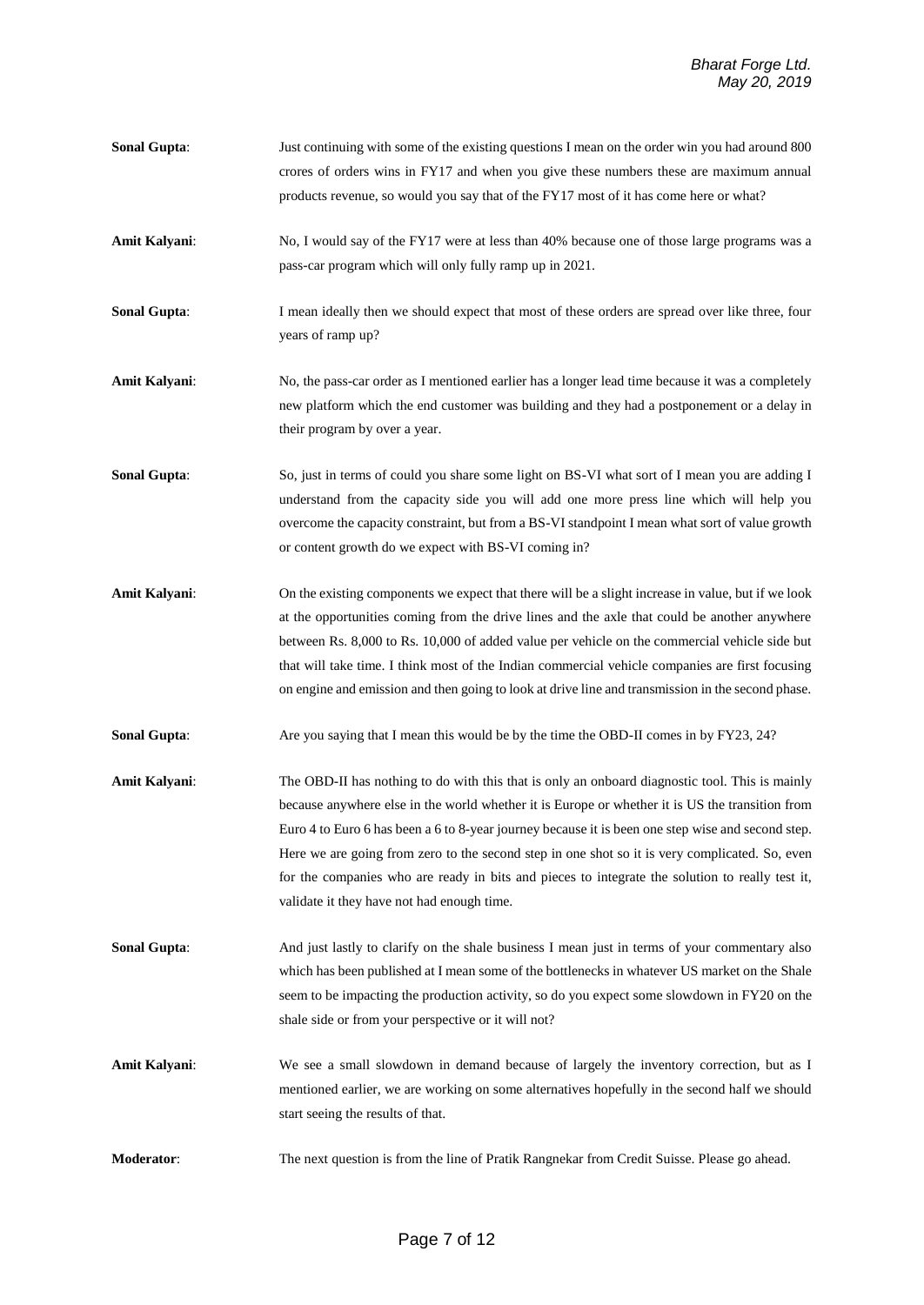- **Pratik Rangnekar:** Couple of questions one if you look at FY21 it seems both in the India CV business and the US CV business we could see a prospect where the industry declines, now what are the mitigating steps that you are taking to ensure that this gap is covered by some other sectors, what are the key sectors that one should focus on to kind of which the decline that we see in these two sectors?
- **Amit Kalyani**: The answer in this is two parts. One is yes there will be some amount of decline, but most of the CV companies are now getting ready for electrification and because of this they are looking at outsourcing more. So, we have tapped several of our existing customers to get some of their inhouse business outsourced. So, we are going to counter most of the anticipated losses in value or production because of decline in numbers with new business. Now if the drop is not as much as we forecast then I think we will have a better year than what is expected, but on the whole we have planned to neutralize most of the production reduction from new business wins which are existing products, existing customer, but a new variant or something like that so that we will increase our market share and increase our revenues.
- **Pratik Rangnekar:** You said two things first is this and what is the second one?
- **Amit Kalyani**: Second one is we are now offering new components to existing customers as well such as the transmission products such as the aluminum products. So, through product diversification also we are gaining revenues.
- **Pratik Rangnekar:** And on the PV side what is the kind of scale up that you see because you mentioned one of your larger orders kind of fully scaling up only by FY21, so what kind of scale up do you see on the PV business over the next two years?
- **Amit Kalyani**: So, on the PV side currently we have a business between India and exports which is largely export oriented about 60% of it is export, 40% of it is domestic and we have a plan where we are able to increase the current export business by about another 20% and almost able to increase the domestic business by close to 50% with new business that we have already tied up.
- **Pratik Rangnekar:** So, these are confirmed orders that you already have?
- **Amit Kalyani**: So, that should mitigate the PV side.
- **Pratik Rangnekar:** On your kind of numbers that you have given for this quarter on the wholly owned subsidiary you have given CY17 and CY18 not the Jan to March quarter numbers and when I look at the Q3 release that had the October to December?
- **Amit Kalyani**: There is always the one quarter lag.
- **Pratik Rangnekar:** Yeah which is what I assume but when I looked at the Q3 release and Q3 release had the October to December numbers so we did not have a one quarter lag at that point in time?
- **Amit Kalyani**: Just a matter of consolidation from Q1 anyway you will have quarter consolidation you will see it.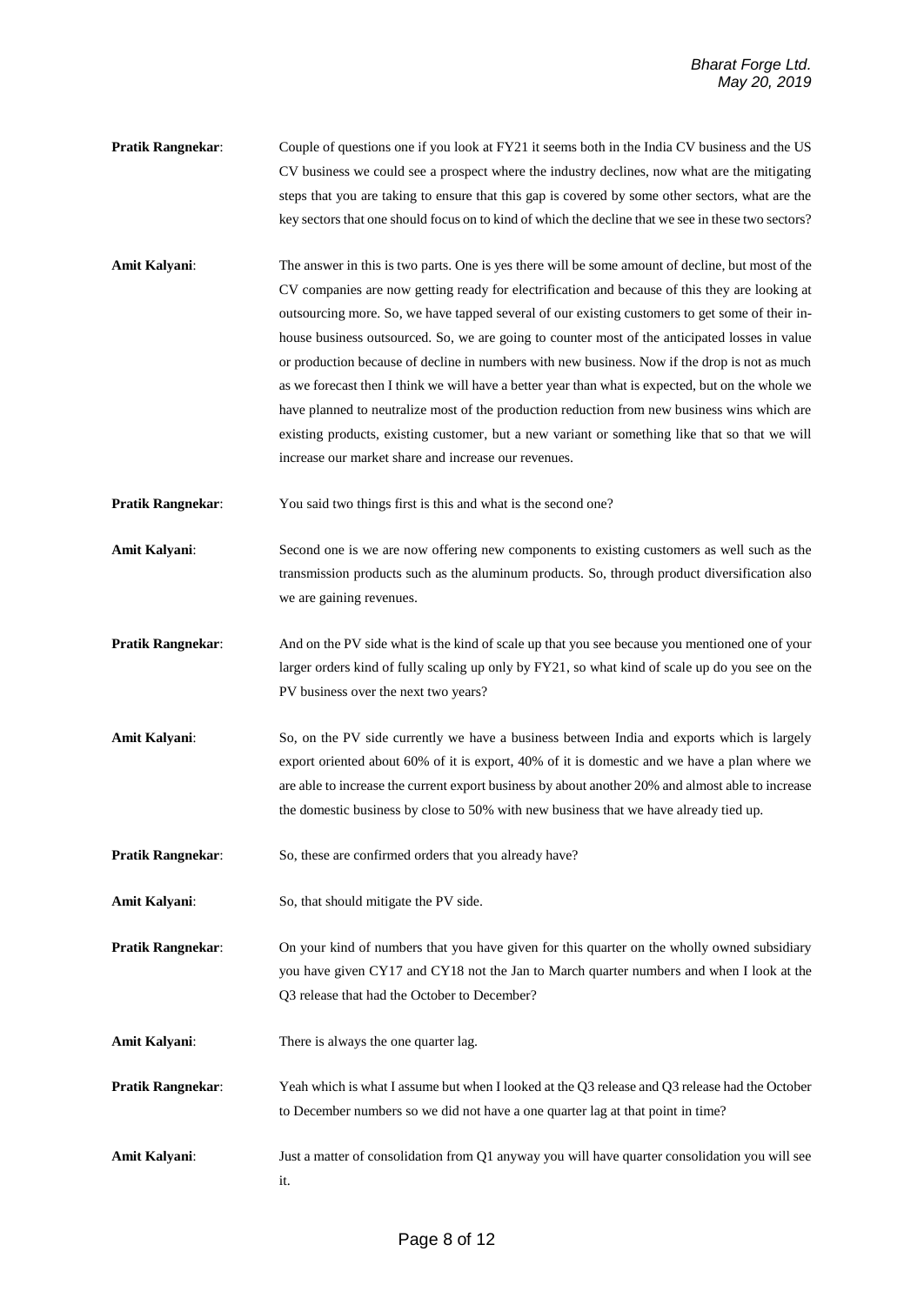- **Moderator:** The next question is from the line of Girish Raj from Quest Investment. Please go ahead.
- Girish Raj: Just question on this derivative investment, can you please explain the movement because if I see from FY18 to FY19 the short term has gone to long term?
- **Amit Kalyani**: This is mainly a mark-to-market on the forward contracts which we have entered into because of the rupee movement there has been a change, but we do not do any exotic derivative structures it is a simple forward.
- **Girish Raj:** Last FY18 if you see bunch of the derivative instrument outstanding was in the short term in the current asset side of it now if I look at FY19 the derivative bunch of it is part of long term, so is there any quarterly changing?
- **Kedar Dixit:** So, it is more of a reflection of the outstanding position in terms of volumes. There is no difference or there is no change in the accounting between last year and current year. So, it is because of volume and rupee volatility.
- **Moderator**: The next question is from Priya Ranjan from Antique Stock Broking. Please go ahead.
- **Priya Ranjan:** My question relate to the industrial business, so can you just highlight which are the key drivers I mean India revenue has grown significantly in last say three, four quarter key growth driver in that segment?
- Amit Kalyani: So, key growth driver on the industrial business has been oil and gas it has been rail, it has been the defense and aerospace business and actually it was also agriculture, but agriculture is now slowed down a little bit. Hopefully after the elections I think may be something should happen but that is really what has helped it grow because the aerospace and defense has more than doubled in one year.
- **Priva Ranjan:** In terms of say international it is largely driven by US oil and gas?
- **Amit Kalyani**: No it is a variety of sectors it is construction and mining, it is rail, it is marine. So, oil and gas is less than 40% of the overall business.
- **Priya Ranjan**: Both India and domestic put together.
- **Amit Kalyani:** It is only exports.
- **Priya Ranjan:** And in terms of rupee realization where were we?
- **Amit Kalyani:** It was about 10 paisa lower than last quarter.
- **Moderator**: The next question is from the line of Suraj Chheda from IIFL. Please go ahead.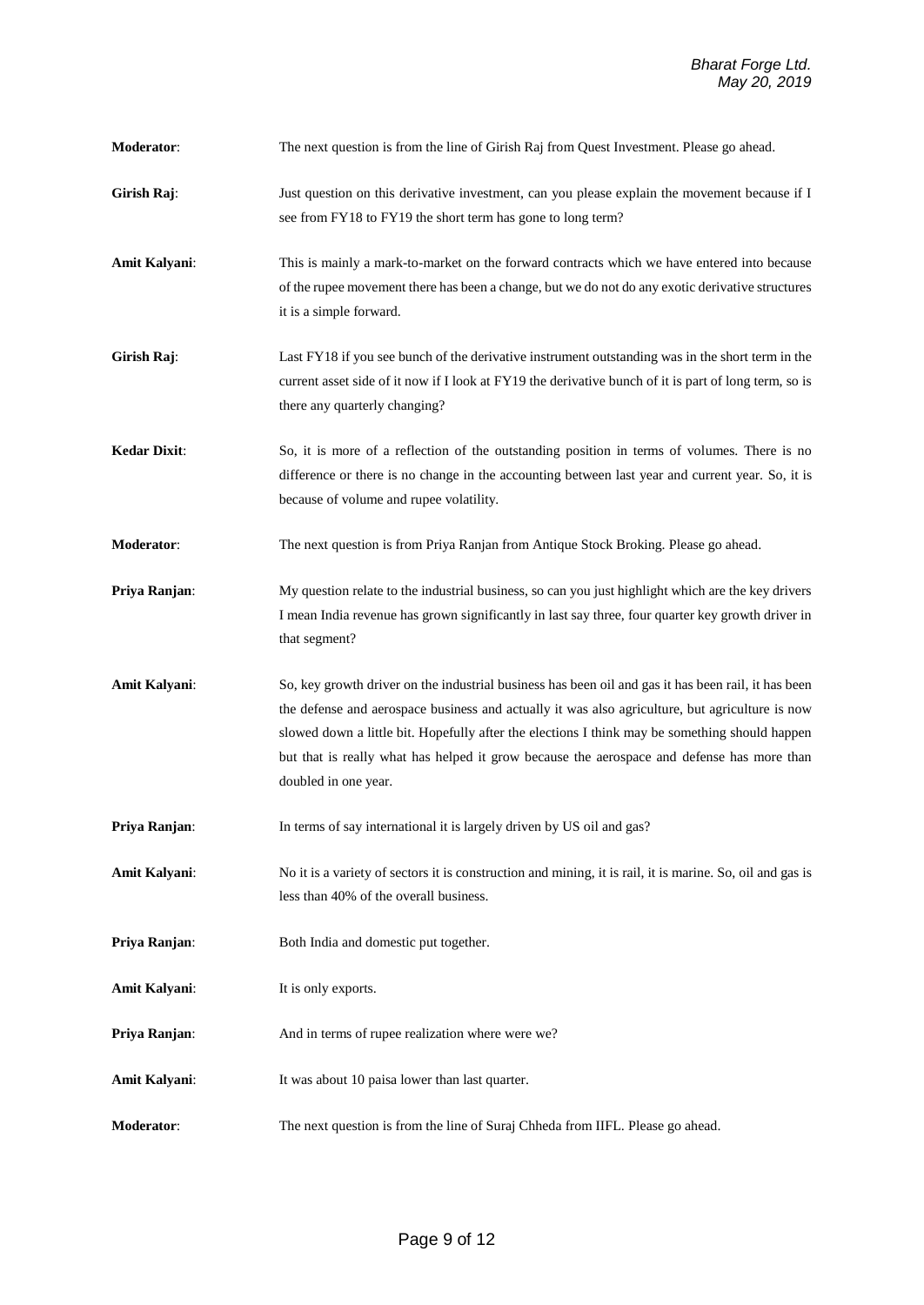- **Suraj Chheda**: My question was on the defense business how has it performed this year and could you give us a sense of how it looks going into FY20, FY21 especially given the fact that defense orders and revenue conversion etcetera tends to be a little lumpy?
- **Amit Kalyani**: Actually, I would be very happy to tell you that our defense business is doing quite well. In spite of not having any of the big programs that we are working on converted into orders such as ATAGS or Bharat-52 or any of the lightweight guns or whatever. We have worked diligently to create a business for both revenue and for capital items which are in need both in India and some small exports and we have reached a meaningful level of business and I think hopefully by the next year we should see an order coming in and hopefully an year after that order should start begin to generate serious revenues.
- **Moderator**: The next question is from the line of Kapil Singh from Nomura. Please go ahead.
- **Kapil Singh**: Just one housekeeping question for Bharat Forge international was there a loss for last year and if so what was the reason?
- **Amit Kalyani**: There was no loss, it is more of an intercompany profit elimination and because of the rupee movement there is no loss for the trading entity.
- **Kapil Singh:** Because the EBITDA for the combined entity is lower than what it is for Bharat Forge?
- **Amit Kalyani:** So, it is because of elimination and it is also because of the base effect of that increase in raw material prices vis-à-vis increase in sales prices.
- **Kapil Singh:** There is elimination at EBITDA level also?
- **Amit Kalyani:** For the base price increase there is no elimination, for the profit elimination there is an impact on EBITDA, but the EBITDA margin will be lower if there is a base price effect.
- **Moderator:** The next question is from the line of Sonal Gupta from UBS Securities. Please go ahead.
- **Sonal Gupta:** So, just on the overseas CAPEX, could you tell us what was the investment this year and what are you targeting for next year?
- Amit Kalyani: Our only CAPEX that we are doing overseas is in aluminum. So, we set up one aluminum forging line in CDP which was about 30 odd millions of investments and we are setting up a brand-new aluminum forging plant in the eastern part of Germany which will be about 55 million.
- **Sonal Gupta:** And the US Tennessee plant?
- **Amit Kalyani:** And we are going to set up aluminum forging plant in the US also, location is yet to be finalized because we are looking at all the options where we can get the best overall deal, but that we will announce by October, November of this year.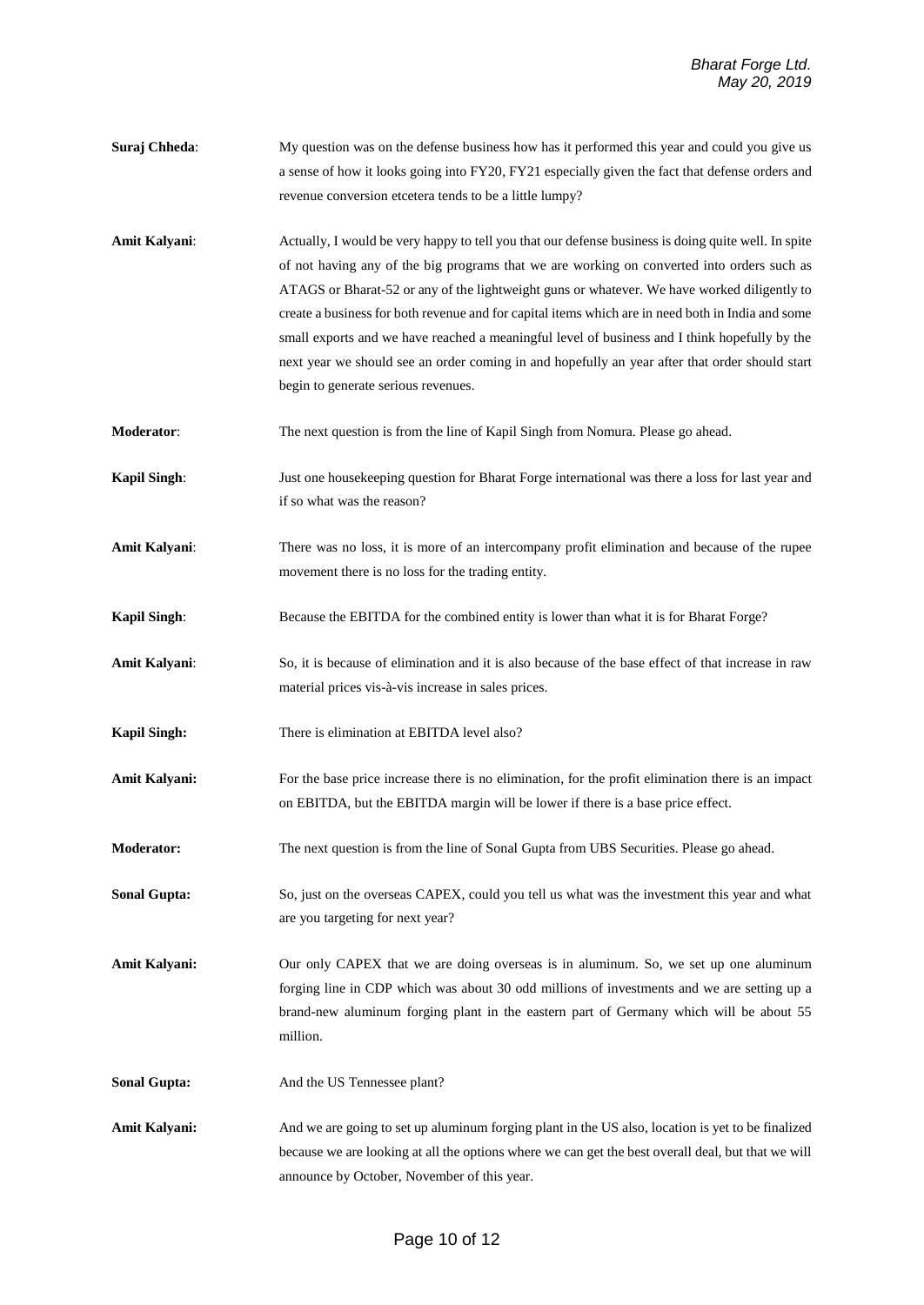- **Sonal Gupta:** So, this 55 million should come over FY20, 21?
- **Amit Kalyani:** Over Calendar year 18, 19 and 20?
- Sonal Gupta: And this is €55 million right?
- **Amit Kalyani:** Yes, and this will double our capacity in Europe. Both these investments put together will double our aluminum capacity. We setup aluminum forging line in our CDP plant to make large parts and we have set up a brand-new line in the BF-AT plant to make smaller parts
- **Sonal Gupta:** So, the 30 million is including the large and the small?
- **Amit Kalyani:** No, it is 30 plus 55. AT is still under implementation and 30 is already implemented and it is in product development phase
- **Sonal Gupta:** And just lastly could you give some sense on what sort of revenues on a full year basis we have seen in aerospace and railways?
- **Amit Kalyani:** So, defense and aerospace was roughly about 400 crores, rail was about 80 crores.
- **Moderator:** The next question is from the line of Jinesh Gandhi from Motilal Oswal Securities. Please go ahead.
- **Jinesh Gandhi:** Just to clarify defense and aerospace, if 400 crores is exports?
- **Amit Kalyani:** Domestic and exports both.
- **Jinesh Gandhi:** And would be broadly equally split?
- Amit Kalyani: It is more domestic than exports.
- **Jinesh Gandhi:** And secondly if I look at this quarter in terms of depreciation there has been a reasonable drop vis-à-vis previous two quarter is there anything one off there or this is the more sustainable run rate?
- Amit Kalyani: It is a temporary provisioning because we have production of some of our new startup lines postponed so we are not depreciating that.
- **Moderator:** The next question is from the line of Puneet Gulati from HSBC. Please go ahead.
- **Puneet Gulati:** Can you give some sense on what kind of revenue this 30 million and 55 million CAPEX can generate for the European business?
- **Amit Kalyani:** I think when fully ramped up these two will generate close to about a 100 million additional revenue.